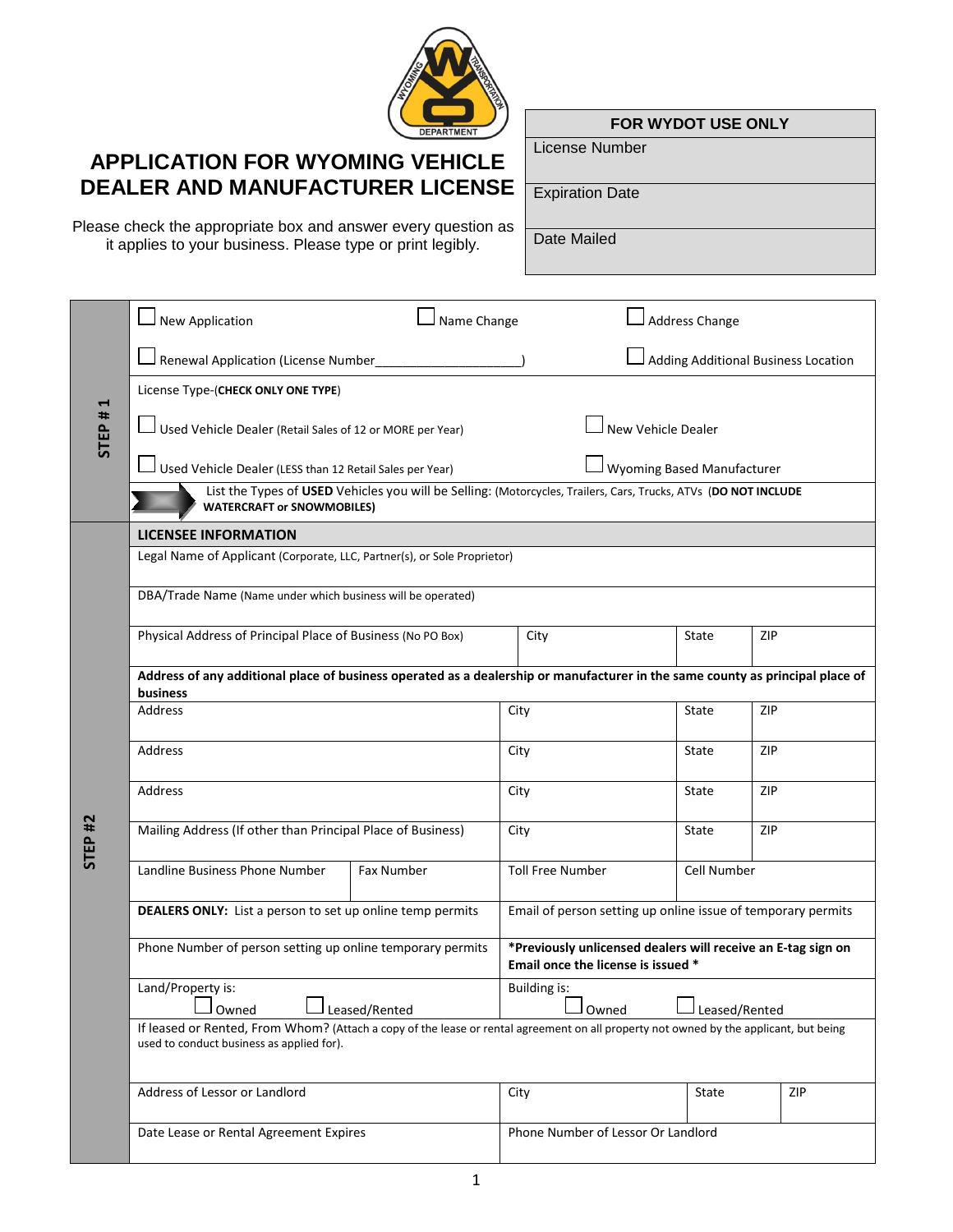|                    | TYPE OF OWNERSHIP-(CHECK ONE)                                                                                                                                                                                                                                                                                                                                               |                       |                                  |         |                     |     |  |
|--------------------|-----------------------------------------------------------------------------------------------------------------------------------------------------------------------------------------------------------------------------------------------------------------------------------------------------------------------------------------------------------------------------|-----------------------|----------------------------------|---------|---------------------|-----|--|
|                    | Corporation                                                                                                                                                                                                                                                                                                                                                                 |                       | <b>Limited Liability Company</b> |         | Limited Partnership |     |  |
|                    | General Partnership (Includes Husband and Wife)                                                                                                                                                                                                                                                                                                                             |                       | Joint Venture                    |         | Sole Proprietorship |     |  |
|                    | You must include Articles of Incorporation or Organization if this is a new application or if any change has been made to your<br>current company. (This provision only applies to Corporations, LLC's or Limited Partnerships.)                                                                                                                                            |                       |                                  |         |                     |     |  |
|                    | If you are an OUT OF STATE Corporation, LLC, or Limited Partnership, you MUST register with the Wyoming Secretary of State's<br>office before commencing business in Wyoming. (You must include documentation that you have met this requirement) You may<br>contact the Wyoming Secretary of State at (307)777-7311 for questions and required documentation as necessary. |                       |                                  |         |                     |     |  |
|                    | Incorporated Under the Laws of the State of                                                                                                                                                                                                                                                                                                                                 | Date of Incorporation |                                  |         |                     |     |  |
|                    | Date Registered with the Wyoming Secretary of State's Office                                                                                                                                                                                                                                                                                                                |                       |                                  |         |                     |     |  |
|                    | State of Wyoming Sales or Use Tax Number for this Business<br>(Include a copy of the Sales Tax License if you are a new applicant or applicant with a Sales Tax License change.)                                                                                                                                                                                            |                       |                                  |         |                     |     |  |
|                    | Federal Employer Identification Number (FEIN) or Social Security Number used for this business<br>(Include proof that this number matches the business if you are a new applicant or applicant with a number change.)                                                                                                                                                       |                       |                                  |         |                     |     |  |
|                    | List all Owners, Partners, Members, or Corporate Officers of the company or business (Attachments may be included with<br>application if necessary)                                                                                                                                                                                                                         |                       |                                  |         |                     |     |  |
| STEP <sub>#3</sub> | Name                                                                                                                                                                                                                                                                                                                                                                        | Date of Birth         | Social Security #                |         | Title               |     |  |
|                    | Home Address (Not the business address)                                                                                                                                                                                                                                                                                                                                     |                       | City                             |         | State               | ZIP |  |
|                    | Name                                                                                                                                                                                                                                                                                                                                                                        | Date of Birth         | Social Security #                |         | Title               |     |  |
|                    | Home Address (Not the business address)                                                                                                                                                                                                                                                                                                                                     |                       | City                             |         | State               | ZIP |  |
|                    | Name                                                                                                                                                                                                                                                                                                                                                                        | Date of Birth         | Social Security #                |         | Title               |     |  |
|                    | Home Address (Not the business address)                                                                                                                                                                                                                                                                                                                                     |                       | City                             |         | State               | ZIP |  |
|                    | Name                                                                                                                                                                                                                                                                                                                                                                        | Date of Birth         | Social Security #                |         | Title               |     |  |
|                    | Home Address (Not the business address)                                                                                                                                                                                                                                                                                                                                     |                       | City                             |         | State               | ZIP |  |
|                    | Has the applicant, any agent, any sales person, any partner, any LLC member or manager, or any corporate stockholder,<br>director, or officer of the company in the past ten years from the date of this application, been involved in any criminal, civil or<br>administrative actions related to the conduct of a vehicle dealer or manufacturer?                         |                       |                                  |         |                     |     |  |
|                    | $\Box$ yes                                                                                                                                                                                                                                                                                                                                                                  | $\Box$ No             |                                  | Pending |                     |     |  |
|                    | If YES or PENDING was checked, please attach disposition or written explanation. According to Wyoming Statute, The<br>Department may deny, suspend, revoke or refuse to issue a license to any applicant who has violated any rule, regulation, or<br>statute relating to dealers or Wyoming based manufacturers.                                                           |                       |                                  |         |                     |     |  |
|                    | Name of Contact person for the Business                                                                                                                                                                                                                                                                                                                                     | Title                 |                                  |         |                     |     |  |
|                    | Home Address of Contact person                                                                                                                                                                                                                                                                                                                                              | City                  |                                  | State   |                     | ZIP |  |
|                    | Phone Number(s)                                                                                                                                                                                                                                                                                                                                                             |                       |                                  |         |                     |     |  |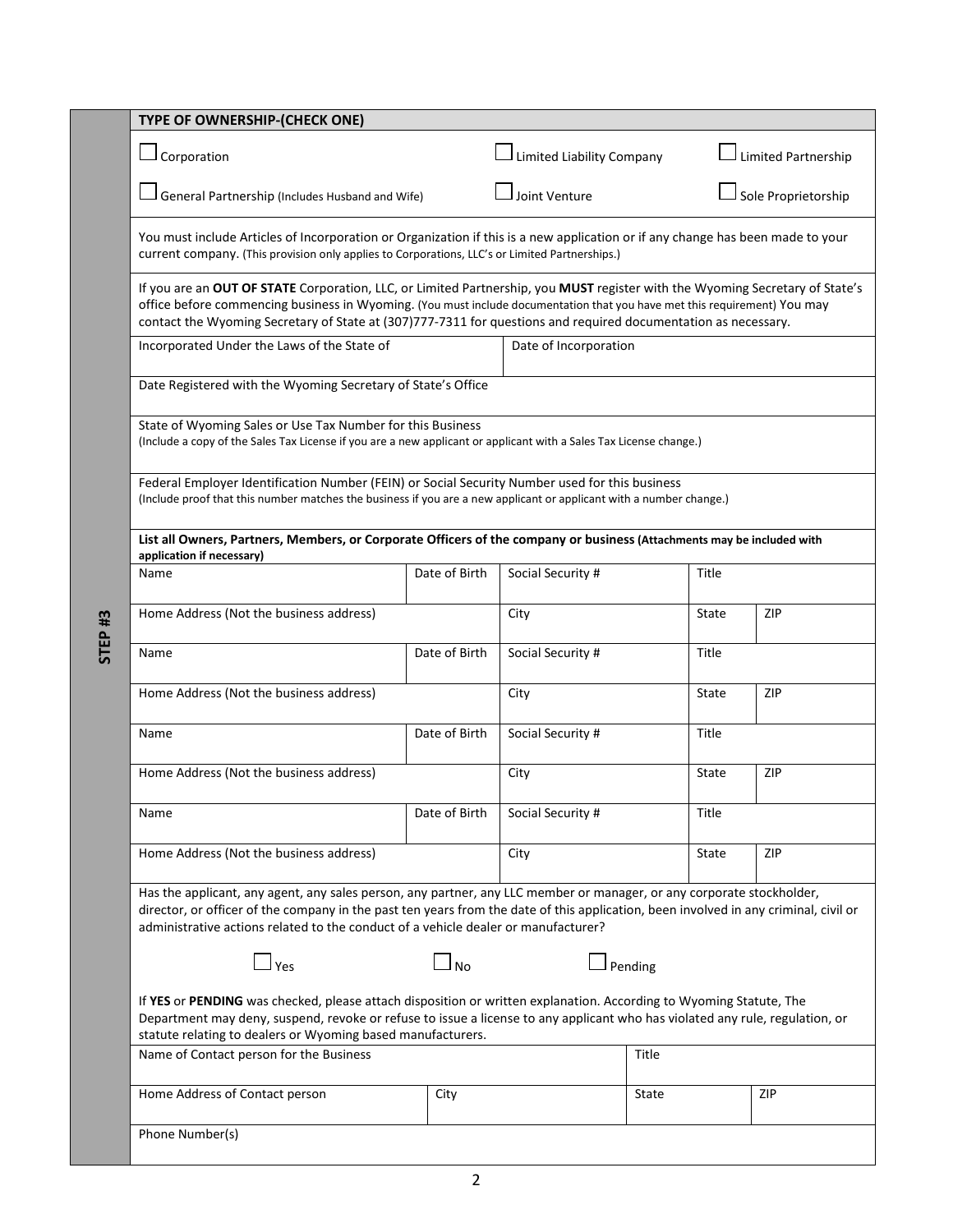| THIS SECTION APPLIES TO VEHICLE DEALERS                                                                                                                                                                                                                                                                                                                                  |  |  |  |  |
|--------------------------------------------------------------------------------------------------------------------------------------------------------------------------------------------------------------------------------------------------------------------------------------------------------------------------------------------------------------------------|--|--|--|--|
| List declared Business Hours for the location applied for in the previous section. Hours must be posted at the Principal Place of<br>Business. (Example: 8AM to 5PM, Monday through Friday)                                                                                                                                                                              |  |  |  |  |
| Financial Institutions: List Number of Repo Sales Made per year<br>Repossession Companies: List Number of Repos Made per year                                                                                                                                                                                                                                            |  |  |  |  |
| List the number of (retail) sales made during the twelve (12) full consecutive months preceding the date of this application. If<br>you are a new applicant, you may estimate the number of expected retail sales to be made in a twelve (12) consecutive month<br>period. Do not include watercraft or snowmobiles.                                                     |  |  |  |  |
| February<br>March<br>April<br>January<br>May<br>June                                                                                                                                                                                                                                                                                                                     |  |  |  |  |
| September<br>October<br>July<br>November<br>December<br>August                                                                                                                                                                                                                                                                                                           |  |  |  |  |
| Out of the totals above, list the number of sales that were trucks with an Unladen Weight Greater than 6,000 lbs, OR motorhomes.                                                                                                                                                                                                                                         |  |  |  |  |
| This section certifies that the address of the principal place of business meets all the following requirements under the<br>vehicle dealer licensing law and department rules and regulations.<br>Check the boxes below that apply to your business, indicating the applicant(s) meet(s) the requirements and complies with<br>them as of the date of this application. |  |  |  |  |
| Financial Institutions and Repo Companies may skip the step below.                                                                                                                                                                                                                                                                                                       |  |  |  |  |
| Business is located in a permanent building. (Defined as a roofed and walled structure built for permanent use, and NOT used<br>primarily as a residence OR part of a residence.)                                                                                                                                                                                        |  |  |  |  |
| Daily dealer's records of inventory will be stored in the principal place of business.                                                                                                                                                                                                                                                                                   |  |  |  |  |
| Space available to display at least five (5) or more vehicles. (This requirement only applies to dealers selling twelve (12) or more<br>vehicles per year.)                                                                                                                                                                                                              |  |  |  |  |
| An exterior sign must be permanently displayed on the building or land indicating the nature of the business. Dealers selling<br>less than 12 vehicles per year shall include the landline telephone number of the business                                                                                                                                              |  |  |  |  |
| Sign is clearly visible from the roadway.                                                                                                                                                                                                                                                                                                                                |  |  |  |  |
| A landline telephone is located inside the principal place of business and the number is published in the phone book.                                                                                                                                                                                                                                                    |  |  |  |  |
| Dealer will occupy building on a continuous basis. (A separate written notice is required if dealer is NOT going to occupy the building<br>on a continuous basis.)                                                                                                                                                                                                       |  |  |  |  |
| Clear color photos submitted with application showing building, sign, and vehicle display area. Dealers selling less than 12<br>vehicles per year must submit a photo of the building and permanent sign. (This requirement applies only to: dealers who change<br>business location OR previously unlicensed dealers.)                                                  |  |  |  |  |
| Attach a letter of approval from city or county stating business location is approved for vehicle sales. (This requirement applies<br>only to: dealers who change business location OR previously unlicensed dealers.)                                                                                                                                                   |  |  |  |  |
| Property leased or rented. (Attach Lease or Rental Agreement)                                                                                                                                                                                                                                                                                                            |  |  |  |  |
| NEW VEHICLE AND FRANCHISE DEALERS ONLY                                                                                                                                                                                                                                                                                                                                   |  |  |  |  |
| List Make(s) and Type(s) of New Vehicles that you sell in Wyoming (Ex: Ford Pass. Cars, GMC Light Duty Trucks, Lariat Trailers)                                                                                                                                                                                                                                          |  |  |  |  |
|                                                                                                                                                                                                                                                                                                                                                                          |  |  |  |  |
| List names of Manufactures or Distributors with whom you have an agreement to sell each of the Above listed makes of vehicles                                                                                                                                                                                                                                            |  |  |  |  |
| Attach copies of the complete dealer sales and service agreement or approval letter for each manufacturer listed.                                                                                                                                                                                                                                                        |  |  |  |  |

**STEP #4**